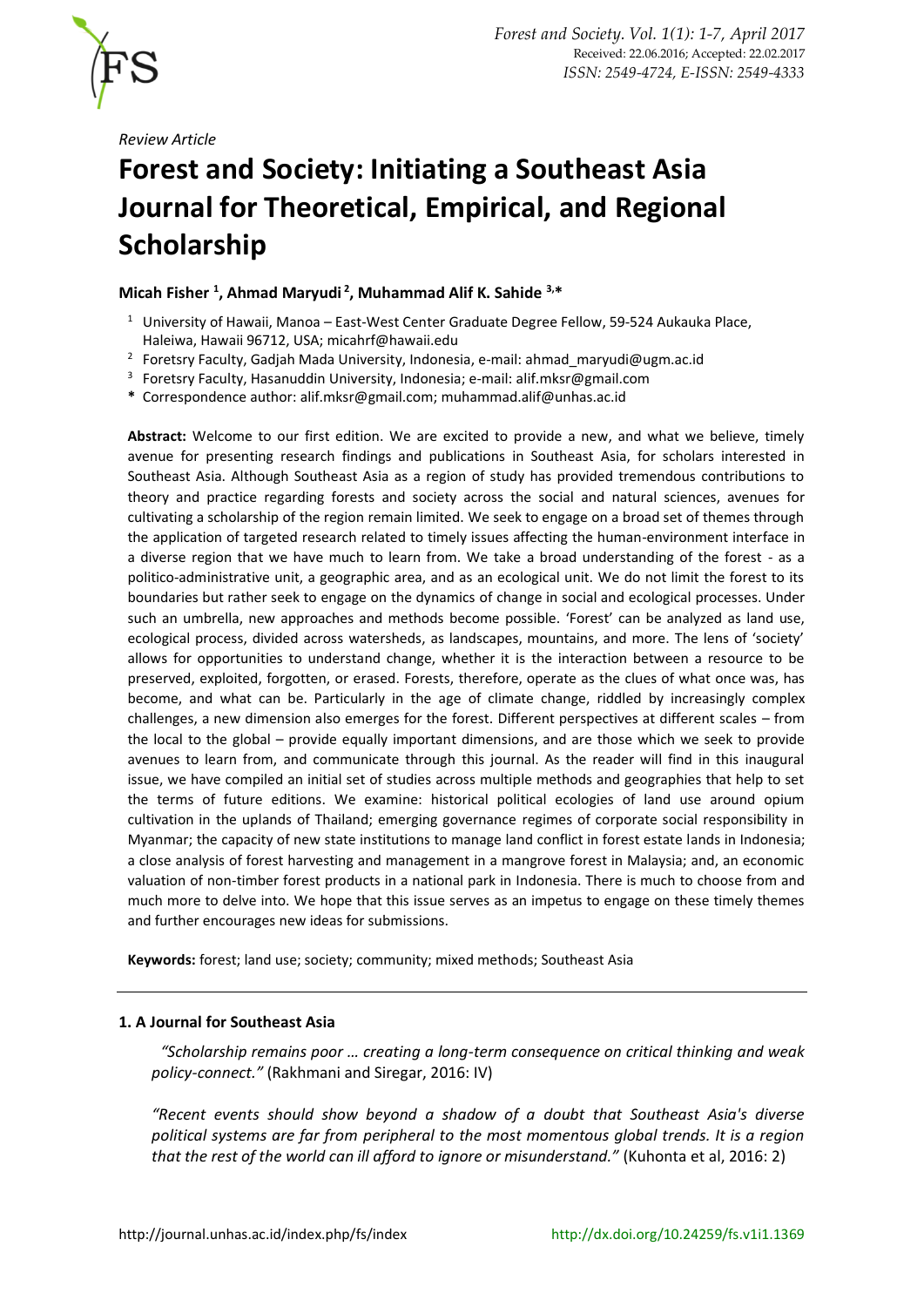*Since 1990, licensing regimes have intensified; environmentalism has become ambient; volatile crops have expanded the agricultural frontier; post-agrarian land uses and livelihoods have changed the face of the countryside; intimate relations among villagers have fractured and realigned; and groups have mobilized to counter the powers deployed to exclude them, and to implement exclusions of their own… our goal [should be] to explore how these processes unfold, and the dilemmas they present for differently situated actors"* (Hall et al., 2011: 192)

In this viewpoint article, we describe the scientific journal challenges in Southeast Asia and situate the inaugural efforts to launch the journal *Forest and Society*, an international journal for the Southeast Asia region. Although the first quote above cites a study specific to the challenges of higher education in Indonesia, in a lot of ways it is applicable across Southeast Asia. On the one hand, some of the more notable works about Southeast Asia have been framed from outside perspectives. Indeed, the creation of Southeast Asia in and of itself as a region are steeped in the geopolitical history of the Cold War and Vietnam (CITE). This journal seeks to bring the study of people and the environment closer to local perspectives and to highlight scholarly efforts across the region.

In another way, as Kuhonta et al. (2008: 2) argue, Southeast Asia has not fulfilled its potential in connecting with global currents. They argue that "Southeast Asianists have indeed accumulated theoretical as well as empirical knowledge but that these general, portable insights are often easily missed when scholars refrain from framing their arguments in theoretically self-conscious terms, or from discussing the potential comparative implications of their arguments". In various ways however, opportunities for entry are limited for scholars across Southeast Asia, due to the lack of forums for cultivating and sharing research efforts in and of the region. In this way, we wish to build one conduit – in the broad fields related to people and the environment – for sharing Southeast Asia scholarship to engage in contemporary research and policy.

We also place a heavy emphasis on developing the capacity to improve research approaches and communicate their message, which we will detail below as parallel initiatives coordinated within journal publications. Therefore, this viewpoint discusses the issues, the framing, and the capacity necessary to invigorate a Southeast Asia research community on *Forest and Society*, building on the richness of potential study areas from the region, and for the world. In the next section, we explore the possibilities

## **2. Introducing multiple approaches for the study of 'Forest' and 'Society' in Southeast Asia**

Southeast Asia as a region continues to play a critical geographic, political, and economic role in globalization. The eleven countries that broadly define Southeast Asia, including Brunei, Cambodia, Indonesia, Laos, Malaysia, Myanmar, The Philippines, Singapore, Thailand, Timor Leste, and Vietnam cover a population of about 600 million people, and a forest area covering 1,904,593 square kilometers, and has coastline about 173,000 kilometers (in 2007) and peatland areas about 25 million hectares (60% of global tropical peatland) (ASEAN Cooperation on Environment, 2015). We do not have a bounded or limited definition for Southeast Asia. In one sense, we wish to encourage thinking around counter-histories such as building on the concept of Zomia, in which Scott (2009) describes the similarities of montane Southeast Asia reaching into the uplands of Southwest China. Furthermore, Southeast Asia is not limited by its territorial areas as porous issues of mobility and migration have been closely related to global and regional land and labor dynamics. As explained above, we make open definition about society which ranges from social to economics, or from anthropologies to politics. Southeast Asian countries has unique and outstanding cultural context, but more or less has a memory collective for both colonial and postwar state-building efforts included major programmes by lowland-based states to take control of upland and forested areas (Peluso et al., 1995). Therefore, the power, actors, and institutions discussion on forest politics is very relevant to be included for this journal.

In regards to land use, Hall et al.'s description above highlights the perplexing drivers and implications of change, emerging from what appear to be the friction of distant initiatives that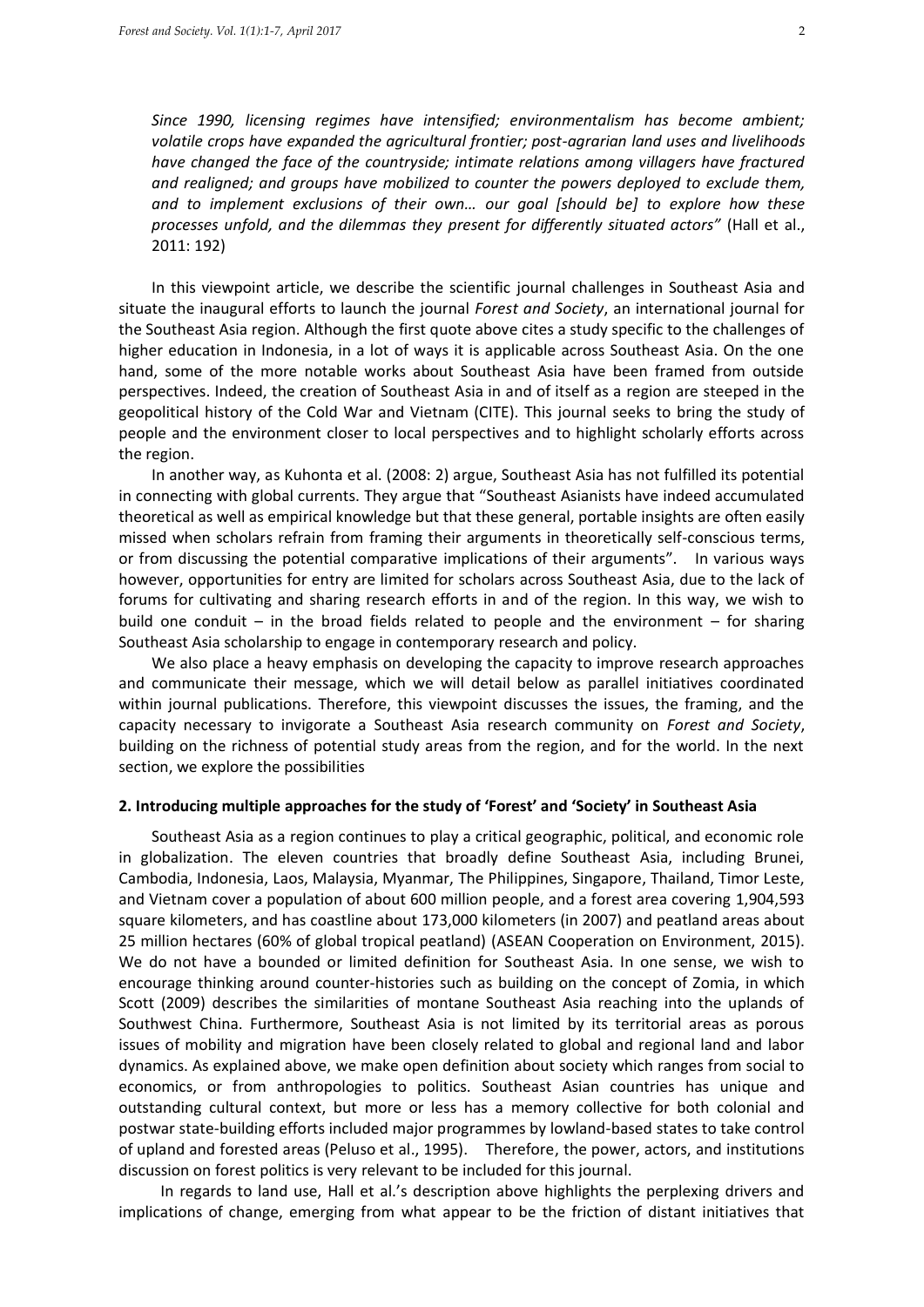interact in very localizing terms (cf. Tsing, 2005). One recent example, highlights this convergence and complexity across forest and society. The dramatic fires and transboundary haze of 2015 have implicated the region geopolitically, connecting people in new ways: as actors between each other at a local level, as neighbors among states, and globally, especially through dramatic levels of greenhouse gas emissions attributed to burning. Wildland and peat fires in this manner highlight numerous ways to analyze such a complex issue, ranging from the political economic-drivers of land conversion, changing land management practices, human health concerns, threats to biodiversity conservation, to the way policies both serve to entrench, or help to overcome complex challenges. Fire and haze, albeit a prominent recent example, is just one apparent way to study the important changes taking place across the region.

Southeast Asia is rich in, and dependent on forest resources, both for local and national uses, as well as for the purposes of global trade (Boomgard 2007, Peluso et al., 1995). For example, Indonesia and Malaysia share some 80 percent of the global tropical timber trade (Dudley et al. 2014), which has transitioned into the leading cultivation of one of the world's most prominent plantation cops: palm oil. Other commodity crop booms and mining resources also define trends taking place across Southeast Asia's landscapes. Meanwhile, local communities are also primary stewards of much of the region's diverse forest regions, even if they only have tenure to roughly 8% of these forests (RECOFTC, 2014).

From ancient times to industrialization forests have never held such an important role in human society. The forests themselves and the natural resources contained within them have vital functions, including environmental services and recreation, regulating the climate, providing habitat for endangered species, sustaining daily life of local people, as well as providing numerous economic opportunities. In a single area of forest, there may be claims by logging companies, customary forest users, community forestry groups, NGOs, state interests, and more. Actors are constantly re-negotiating their control over forest resources and relates with perceptions of power and the differing values about land by different actors.

Southeast Asia, with its many ethnicities, languages, and landscapes is perhaps the most diverse region in the world, which include numerous indigenous communities with various land management contexts. Poffenberger (2006) analyzed social forestry in several Southeast Asian countries and found a diverse range of contexts in which communities protect, manage, and restore forests across the region. He, like many scholars (e.g. Agrawal & Ostrom, 2001; Maryudi et al, 2012) believe that the community continues to have a critical role to play in sustainable forest management. These communities often help to preserve biodiversity and maintain hydrological functions, while also engaging with the land for subsistence and livelihoods. Nevertheless, rights among local community members remain limited under the legislative frameworks that govern the formal forest sector in most Southeast Asian nations. In this context, community forestry initiatives are always both pragmatically and substantially linked to varying global and regional forest regimes such as climate change mitigation, forest certification, and trans-boundary forest management (Sahide et al., 2015).

Such diversity of context enriches and boosts the recent scientific discourse that forest is not a monolithic theme. Indeed, research have generated a number of insights in the field of planning, economics, sociology, land use, anthropology, history, jurisprudence, psychology, and many others. Therefore, we necessarily keep the definition of forest and society broad in order to address numerous questions and cull from a broad range of insights, both theoretical and empirical. To what extent is there an international forestry regime and in what ways is it taking shape in Southeast Asia; and in return, to what extent has practices in Southeast Asia influenced this global regime? How are natural resource practices changing in ways that both indicate an expansion of plantation infrastructure, while also an increase in community based natural resource management programs? What are the implications of climate mitigation programing in the last decade for carbon sequestration and biodiversity conservation? What are the changing land relations occurring between people and are these new positions reshaping the landscape? What are the drivers and effects of increasing violence over land access and exclusionary effects? In what ways are different forest ecologies changing, and what can we learn about current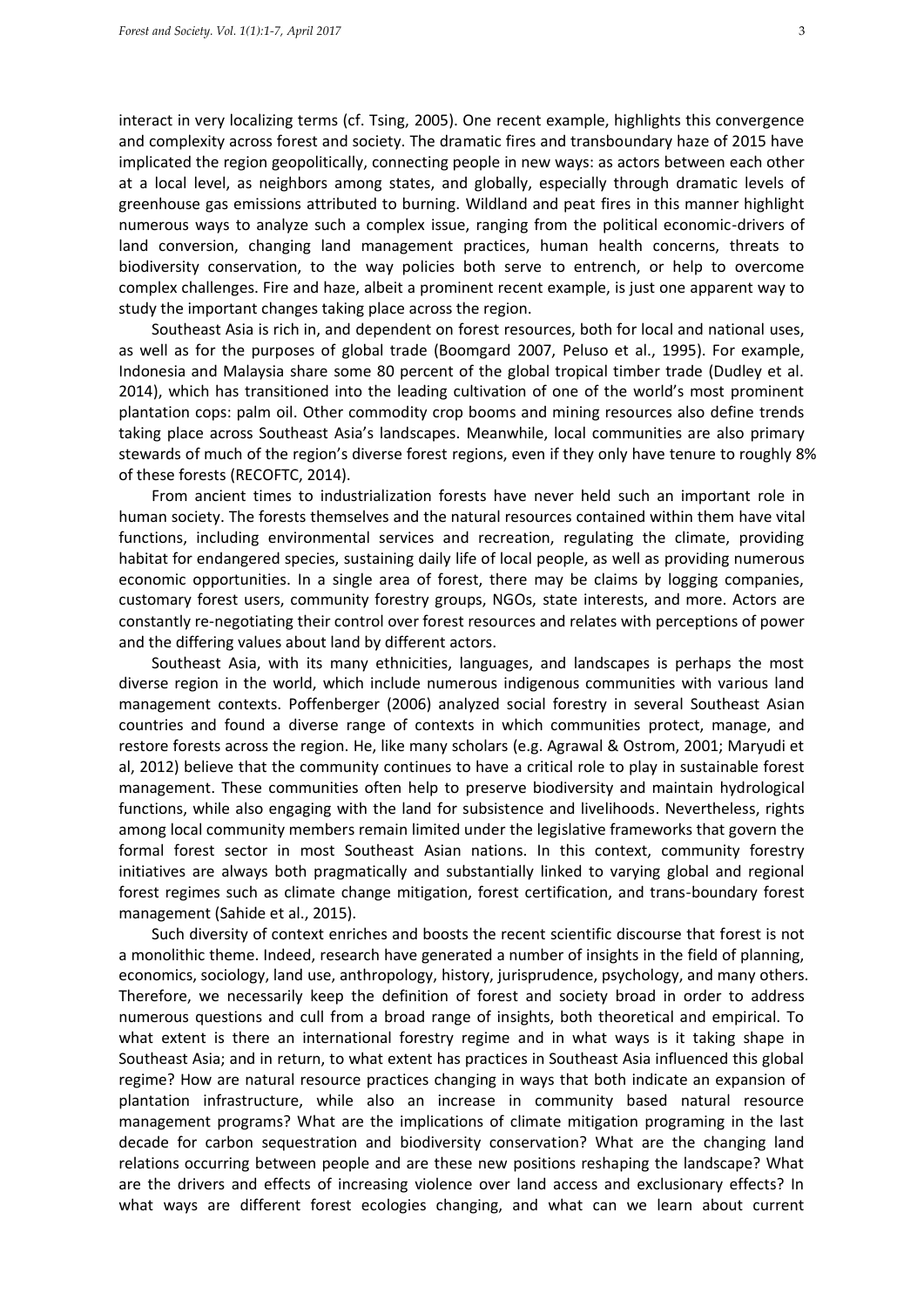management approaches? These diverse yet closely inter-related questions therefore, highlight what we believe to be the organizing themes under the umbrella of *Forest and Society*, which allow for timely insights affecting the human-environment interface in a diverse region that we have much to learn from.

Society can also be seen in the connection between globalization and local narratives. Globalization has changed not only the way we reimagine the past and examine the present, but also how we think about the appropriate land-uses, conservation, and society for the future. Globalization also contributes to the international relations discourses of forest regimes and how they in turn interact with domestic policies and influence local institutions. The 'international and global forest regime' can be treated as if it were a unified-unitary actor, and can also be analyzed as national interests or domestic sovereignty. This is a rich area ripe for continued political analysis. Specifically, in the field of international forest-related cooperation discourses, the concept is useful for various approaches to empirical analyses (Giessen, 2013, Rayner et al., 2010). What scholars define as 'regimes' are fragmented across global and regional (e.g. ASEAN) levels. Essentially, an international regime can be demarcated as a "set of implicit or explicit principles, norms, rules and procedures around which actors´ expectations converge in a given area of international relations" (Krasner, 1982; Giessen, 2013). Hence, the concept of a regime, regime complex surrounding forests is proposed as an emerging theoretical organizing framework, accounting for adjacent policy fields which partly regulate forest transformations as well.

Previous top down research and analytical frameworks have contributed to political science examining specific national political consequences such as the relevance of forest regimes (Sahide et al., 2015), as well as regimes that influence domestic interests (Sahide et al. 2016; Singer and Giessen, 2017). This has in turn resulted in an unbalanced analysis, that too easily assumes there is an 'infiltration' of domestic policy by international 'pressures', when the opposite is also likely. In other words in several cases, domestic policy actors purposively employ international regimes to meet their objectives. Therefore, we see an important interplay and opportunities for engagement through differing and countervailing perspectives in ways that flip top-down to bottom up approachs, from local to international. We believe such bold new ways of convening research imperatives can provide unique contributions to political science, especially regarding emerging hollow policy contexts common across Southeast Asia. We also open the possibility that our findings could strengthen a new perspective around non-regimes, whereby numerous non-decisions are imposed to keep actors from benefiting from particular situations.

We encourage timely research that examines issues across disciplines, at multiple scales. By discipline we highlight forest and society explorations that range from political economy to law, ecology to history, and other within or beyond these unbounded categorizations. By scale, we hope to collect scholarship that range from the context of: Southeast Asia and its global implications; regional initiatives that examine multi-state comparisons or regional governing bodies like ASEAN; country-specific and national level studies; sub-national research; as well as, the deep village level histories and ethnographic work. In this way, we imagine a scholarly community to emerge around conversations that provide insight across different geographies, levels, and disciplines. In future issues, we will also be encouraging submissions that include timely topics, such as: "Disaster: Fires, Floods, Landslides, and More;" "The Social Forestry Turn in Southeast Asia: Community, Indigeneity, and Decentralization;" "The International Forestry Regime: A Regional-Global Dialectic;" "The New Shapes of Participatory Mapping: Re-negotiating Territoriality;" and other potential organizing headings.

## **3. Building Capacity for Scholarship in the Region**

Rakhmani and Siregar's (2016) study about the poor state of higher education in Indonesia and the dearth of social science perspectives highlights a trend across the region. Other than a recent spur of investments in the past decade in Singapore, higher education in Southeast Asia has lagged amongst its peers such as the immediate geographic neighbors in East Asia and Australia. In Indonesia, for example, despite the large numbers of students and universities, higher education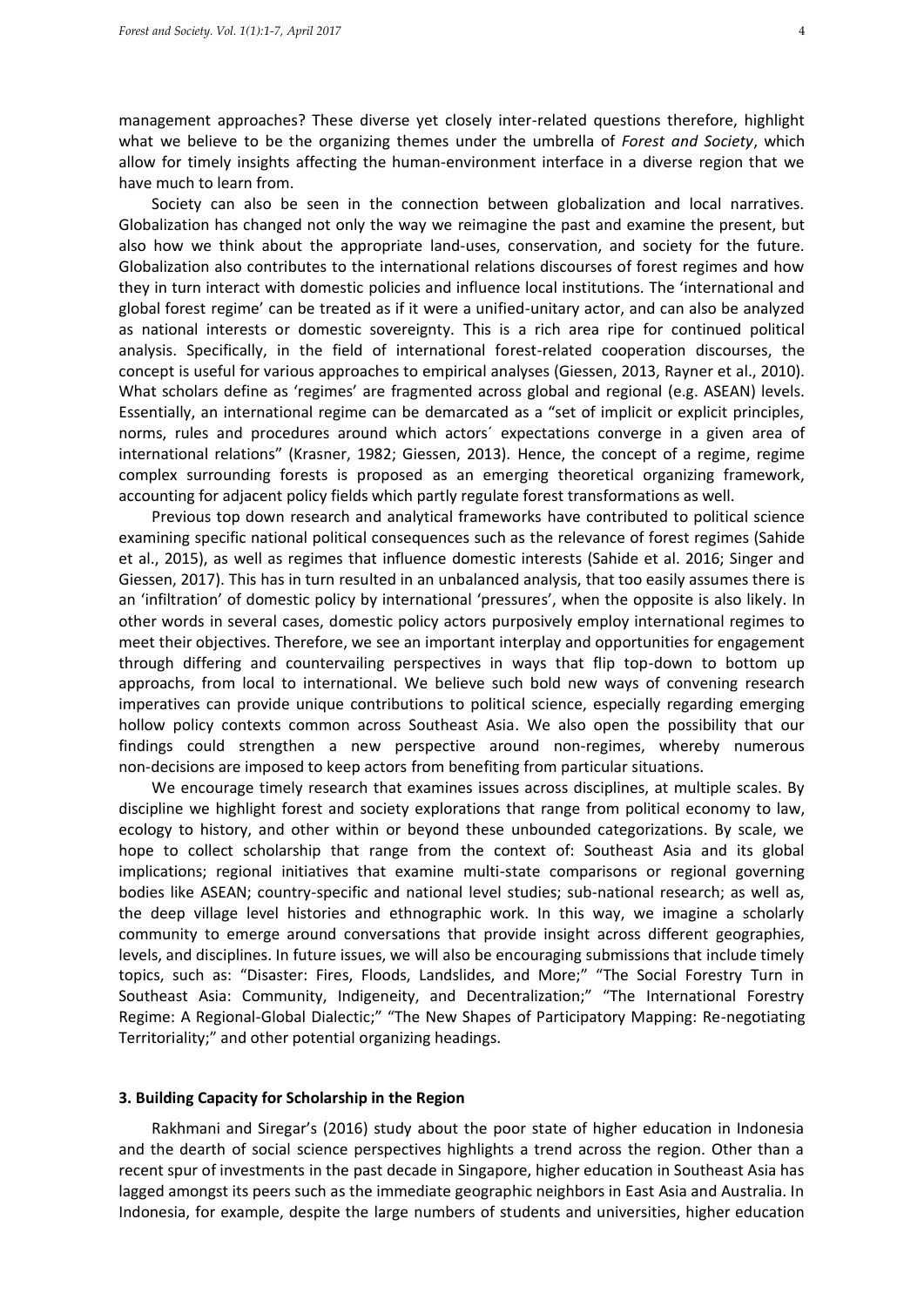institutions have struggled to make any meaningful contribution in scientific publications. Weak English-writing skills is one of the causal factors for poor quality and quantity of scientific publications. Historical and institutional factors are a greater institutional barrier. About two thirds of Southeast Asian nations' educational institutions do not incentivize communicating or submitting research for journal publications, and furthermore, even when scholars would like to share their research, there is a lack of support services for them to do so.

These issues are certainly much larger than the efforts that a small journal as this one can address. However, even though we do not imagine that we can overcome some of the deeper structural barriers to higher education challenges in Southeast Asia, we do hope to present an avenue for publication and provide opportunities for capacity development. For example, for each journal publication we would like to incorporate a capacity building element. This includes areas such as: writing workshops, informational sessions on demystifying the publication process, improving research methods and approaches to research, seeking funding sources to do research, and expanding our pool of peer reviewers among up and coming researchers from the region. Our editorial team already spans much interest across broad institutional partners across the region and internationally.

#### **4. About this Inaugural Issue**

In this inaugural edition, we are pleased to present some exciting research that span a diverse set of geographic regions and intellectual approaches. We hope the backgrounds and audiences of future journal editions also follow the diversity included herein. In the first piece, Fisher et al. (2017) describes how the initial stage of Forest Management Units (FMU) in Indonesia are expected to play the role of conflict administrator amidst a complex and rapidly evolving policy and institutional framework. This paper is a timely survey and examination of the contentious policy efforts that seek to address growing tensions of conflict and violence in forestry governance in Indonesia. The subsequent article by Strasser (2017), shifts attention to the dramatic changes taking place in Myanmar. She analyzes the very complex corporate social responsibility (CSR) history and its contemporary deployments, connecting the numerous ways powerfull corporations interact with local communities. The third article by Anderson (2017), describes the contentious history of community poppy cultivation. Utilizing a political ecology lens he highlights the narratives that have affected vulnerable populations in Northwest Thailand over time. The fourth article by Empawi et al. (2017) look more specifically at one forest in Malaysia. They evaluate the time and productivity of forest harvesting operations at Matang mangrove forest and presenting a more classical economic valuation in a bounded site. The fifth and final article of the volume by Affandi et al. (2017) returns to Indonesia. They examine economic valuation of non-timber forest products and the role of communities practicing agroforestry that buffer Sibolangit park in North Sumatra.

Across these numerous studies on national policies, new governance approaches, national parks, different ecological zones, commodity shifts and historical analysis, we have a great foundation for inaugurating the first publication of *Forest and Society*. We hope that our readers, contributors, reviewers, and supporters will get as much as we have during the editing process. Furthermore, we hope this can be an enriching intellectual process in future efforts to come.

### **Acknowledgments**

We greatly appreciate reviewers for their insightful and constructive comments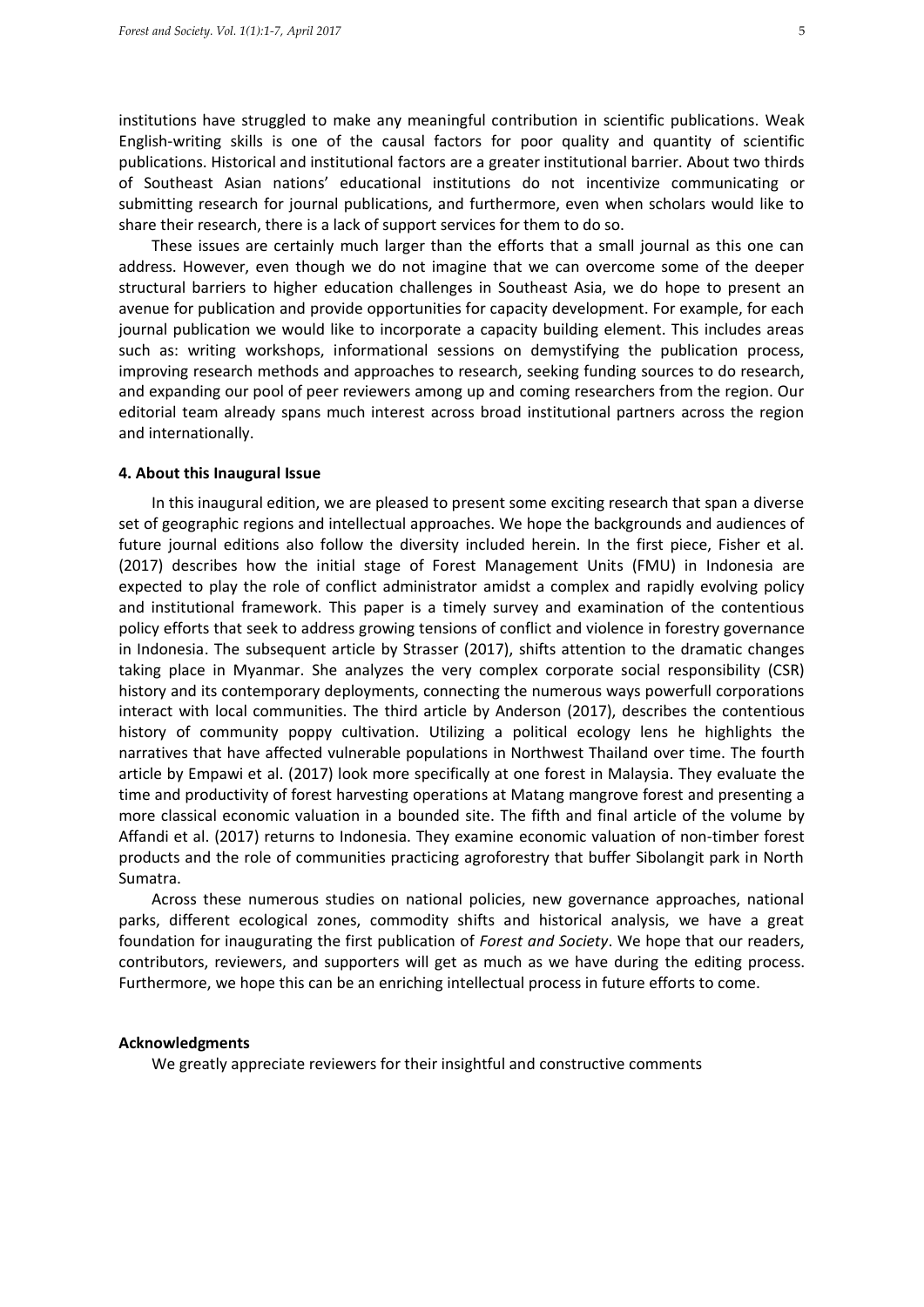### **References**

- Affandi, O., Zaitunah, A., Batubara, R. (2017). Potential Economic and Development Prospects of Non Timber Forest Products in Community Agroforestry Land Around Sibolangit Tourism Park. *Forest and Society* (1)1:68-77.
- Anderson, B. (2017). People, Land and Poppy: the Political Ecology of Opium and the Historical Impact of Alternative Development in Northwest Thailand. *Forest and Society* (1)1:48-59
- Agrawal, A., & Ostrom, E. (2001). Collective action, property rights, and decentralization in resource use in India and Nepal. *Politics & Society*, *29*(4), 485-514.
- ASEAN Cooperation on Environment, 2015. *Overview of ASEAN Cooperation on Environment.* Retrieved from<http://environment.asean.org/about-us-2/> at 26.04.2016
- Boomgaard, P. (2007). Southeast Asia: An Environmental History. Abc-clio.
- Dudley, N., Jeanrenaud, J. P., & Sullivan, F. (2014). *Bad harvest: The timber trade and the degradation of global forests*. Routledge.
- Empawi, A., Gandaseca, S., Nyangon, L., Pazi, A.M.M. (2017). Productivity and Cost Analysis of Forest Harvesting Operation in Matang Mangrove Forest, Perak, Malaysia. *Forest and Society* (1)1:60-67.
- Giessen L. 2013. Reviewing the Main Characteristics of the International Foret Regime Complex and Partial Explanation for its Fragmentation*. International Forestry Review* 15(1):60-70.
- Fisher, L.A., Kim, Y.S., Latifah, S., Mukarom, M., (2017). Managing Forest Conflicts: Perspectives of Indonesia's Forest Management Unit Directors. *Forest and Society* (1)1:8-26.
- Hall, D., Hirsch, P., & Li, T. M. (2011). *Powers of Exclusion: Land Dilemmas in Southeast Asia*. Honolulu: University of Hawai'i Press.
- Kuhonta, E. M., Slater, D., & Vu, T. (Eds.). (2008). *Southeast Asia in political science: theory, region, and qualitative analysis* (Vol. 56). Stanford, CA: Stanford University Press.
- Krasner S.D. (1982). Structural Causes and Regime Consequences: Regimes as Intervening Variables. *International Organization 36*(2): 185–205.
- Maryudi, A., Devkota, R. R., Schusser, C., Yufanyi, C., Salla, M., Aurenhammer, H., ... & Krott, M. (2012). Back to basics: considerations in evaluating the outcomes of community forestry. *Forest Policy and Economics*, *14*(1), 1-5.
- Peluso, N. L., Vandergeest, P., & Potter, L. (1995). Social aspects of forestry in Southeast Asia: a review of postwar trends in the scholarly literature. *Journal of Southeast Asian Studies*, *26*(01), 196-218.
- Poffenberger, M. (2006). People in the forest: community forestry experiences from Southeast Asia. *International Journal of Environment and Sustainable Development*, *5*(1), 57-69.
- Rakhmani, I., & Siregar, F. (2016). *Reforming Research in Indonesia: policies and practice* (No. 92). GDN Working Paper.
- Rayner, J., Humphreys, D., Perron Welch, Frederic, Prabhu, Ravi, Verkooijen, P., 2010. Introduction. In: Rayner, J., Buck, A., Katila, P. (Eds.), *Embracing Complexity: Meeting the Challenges of International Forest Governance.*vol.28.IUFRO World Series,Vienna, pp. 9– 18.
- RECOFTC (2014). *Current status of social forestry in climate change mitigation and adaptation in the ASEAN region: Situational analysis 2013. Bangkok, RECOFTC – The Center for People and Forests*
- Sahide, M. A. K., Nurrochmat, D. R., & Giessen, L. (2015). The regime complex for tropical rainforest transformation: Analysing the relevance of multiple global and regional land use regimes in Indonesia. *Land Use Policy*, *47*, 408-425.
- Scott, J. C. (2009). The Art of Not Being Governed: An Anarchist History of Upland Southeast Asia. Yale University Press.
- Singer, B., & Giessen, L. (2017). Towards a donut regime? Domestic actors, climatization, and the hollowing-out of the international forests regime in the Anthropocene. *Forest Policy and Economics*.